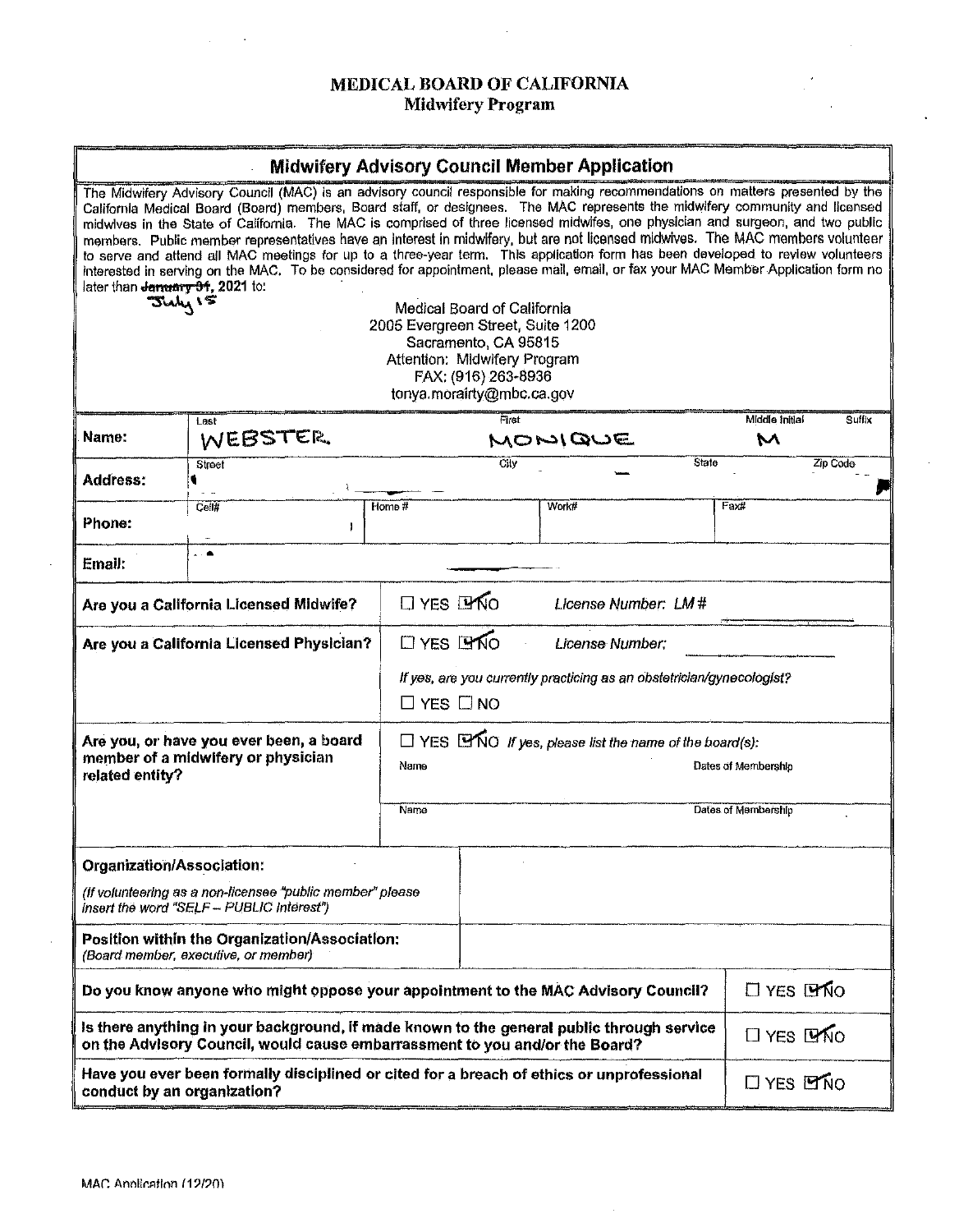## MEDICAL BOARD OF CALIFORNIA Midwifery Program

Please attach your resume or curriculum vitae.

**Please attach a letter outlining your qualifications and interest in midwifery and home birth, including prior involvement with midwifery-related organizations.** 

**Please attach three letters of recommendation from licensed midwives or clients in your area. (If** applying for midwife position at least 2 of the letters must be from practicing midwives in your area)

 $\mathcal{L} \cdot \mathcal{U}$ 

(Signature) (Date)

フ・フー

DISCLOSURE: Providing this information is strictly voluntary. The personal information requested on this form is being collected for consideration of appointment as a member of the MAC. This Information will be reviewed by Board staff and members of the Board and/or MAC. This form will be retained in the files of the Licensing Program. This form and attachments must be submitted by decrease be considered.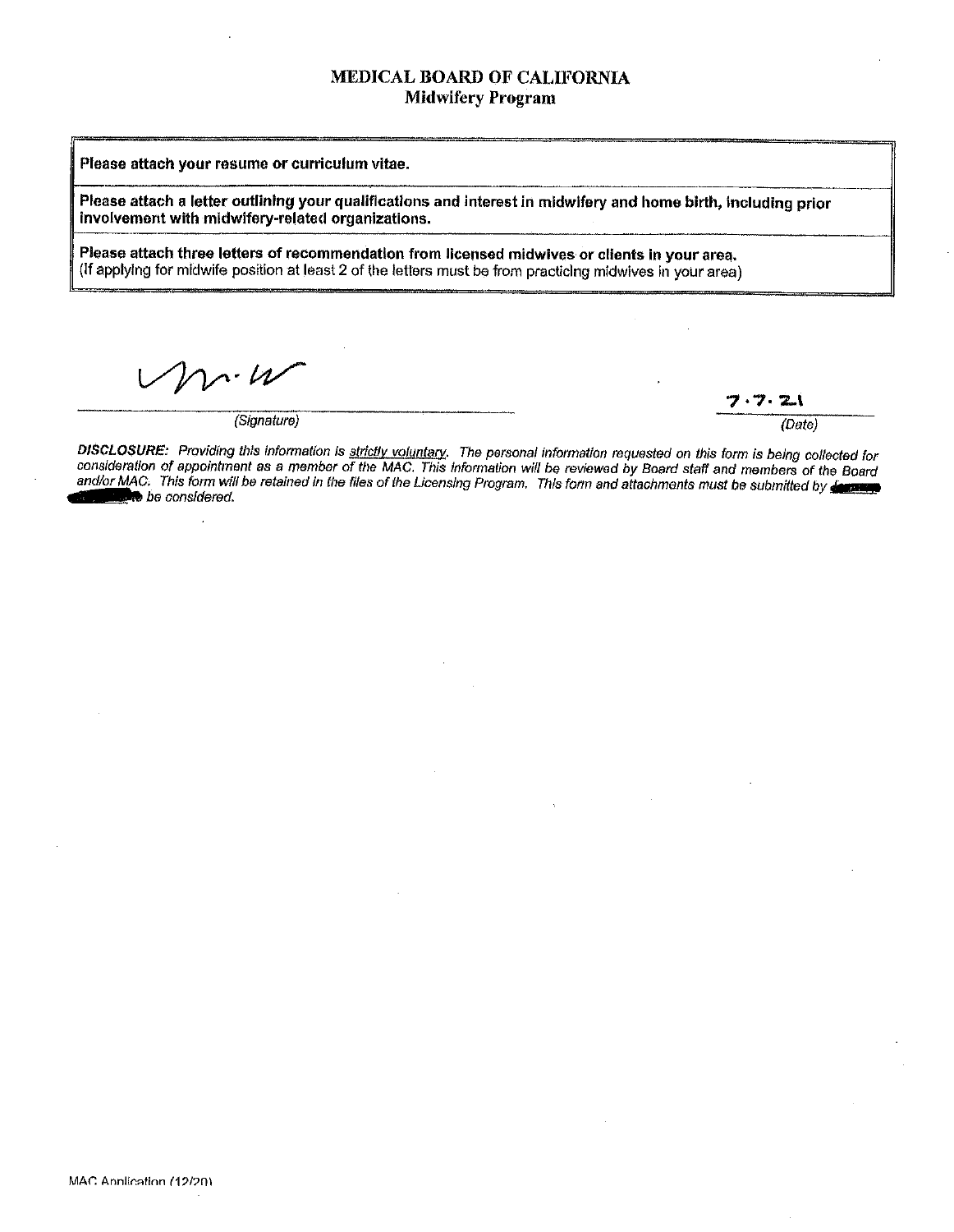To the Midwifery Advisory Council,

As one of the public, non-licensee members of the Midwifery Advisory Council from 2012 - 2015, I enjoyed working with other members during the passage of AB 1308. I would love to help represent the interests and needs of licensed midwives, physicians, clients and the public again!

My interest in midwifery began when I volunteered as a birth doula at a birth center in Davis, where I was fortunate to work closely with several nurse-midwives. My passion only grew when I attended UC Berkeley for my Master's degree in Public Health with an emphasis in Maternal and Child Health. My positions on the Berkeley Community Health Commission and as a public member on the Midwifery Advisory Council speak **to my continued interest in broader public health and community issues. Both my daughter and son were**  born at home with licensed midwives, and I feel tremendous passion for midwifery practicel

Sincerely,

Monique Webster, MPH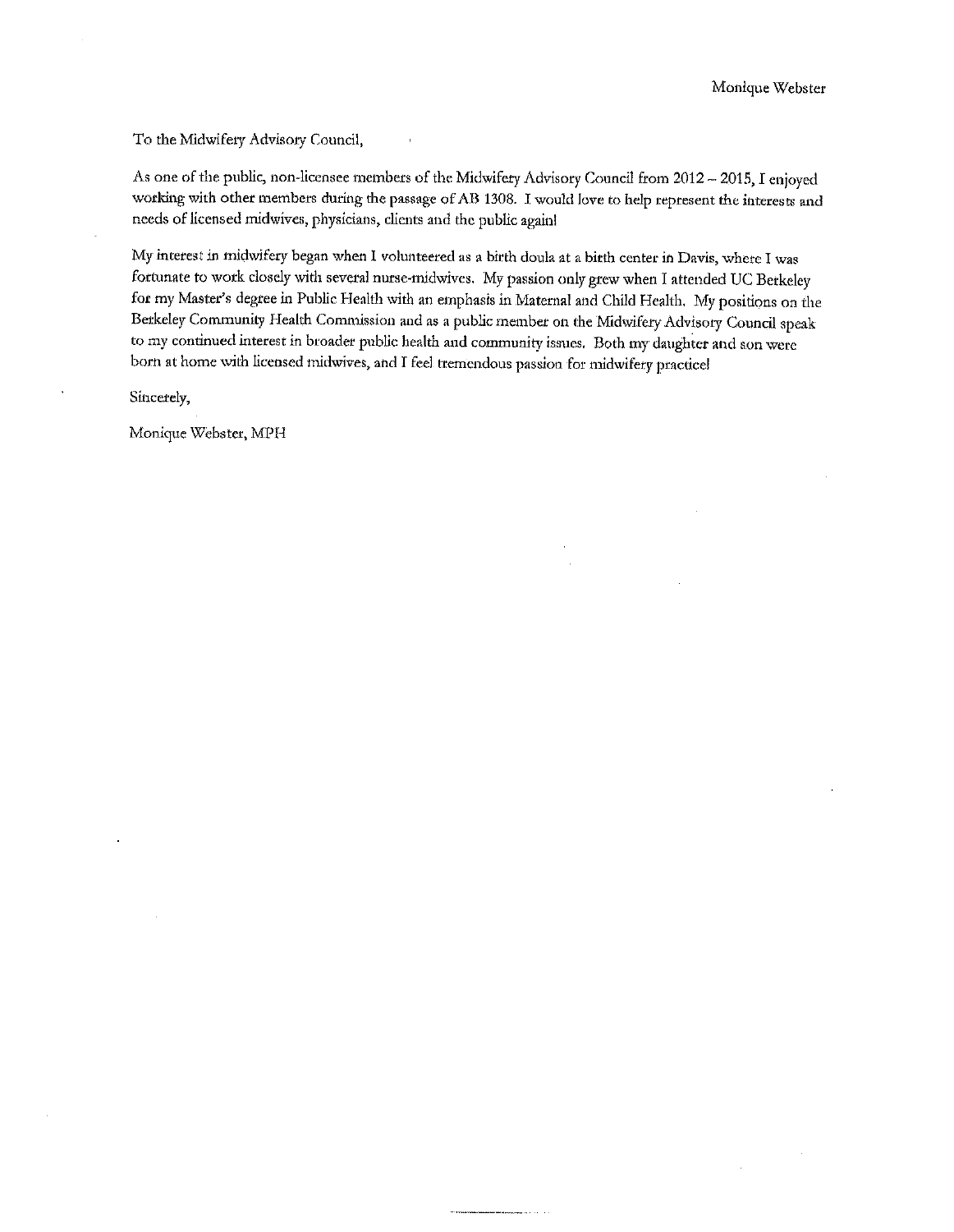# **MONIQUE WEBSTER**

#### Education

#### UNIVERSITY OF CALIFORNIA AT BERKELEY

Master of Public Health, Maternal and Child Health Program, December 2005 Honors: Public Health Alumni Scholarship, 2004; University Fellowship, 2003-2004 Thesis Topic: DDT Levels and Length of Lactation in a Mexican Immigrant Population of Salinas, CA Cumulative GPA: 3.83

#### UNIVERSITY OF CALIFORNIA AT DAVIS

Bachelor of Science in Biology, Emphasis in Neurobiology, Physiology and Behavior, June 2002 Additional course work included upper-division economics, psychology, child development and anthropology Upper-Division Cumulative GPA: 3,80

#### **Experience**

#### MEMBER, MIDWIFERY ADVISORY COUNCIL

Medical Board of California, June 2012 to November 2015

Represent the interests of consumers and consumer groups as the sole public member on the Commission. Also act as a liaison, notifying consumers of upcoming MAC meetings, reporting back with findings, and bringing concerns from consumers to the attention of the MAC.

#### COMMISSIONER, COMMUNITY HEALTH COMMISSION

City of Berkeley, February 2010 to January 2013

Provided health planning, education, and informational service to the community. Reviewed health proposals submitted by public and private agencies for funding. Advised the Mayor and City Council on public health issues.

#### **HEALTH EDUCATOR**

Private Practice, April 2007 to July 2012

Provide one-on-one support to private clients, including health education, personalized research and referrals to relevant community resources. Areas of interest include nutrition counseling, chronic conditions and health and wellness support.

## **BREAST CARE HEALTH EDUCATOR**

Kaiser Permanente, March 2006 to April 2007

Provided one-on-one support to newly diagnosed breast cancer patients. Advocated for patients, referred to relevant community resources, consulted with physicians and followed patients through treatment. Additional responsibilities included facilitating two support groups, maintaining patient materials and working with the breast care tracking system.

#### POSTPARTUM DOULA

Freelance, December 2004 to March 2006

Assessed needs of new families and provided physical and emotional support to new mothers, fathers and infants in their homes. Provided health education on a variety of parenting and infant care topics. Supported family choices and addressed parental concerns, basic breastfeeding difficulties, household organization and infant care. Provided appropriate referrals as necessary.

# GRADUATE STUDENT RESEARCHER/ANALYST

UC Berkeley and UC San Francisco, January 2004 to February 2005

Berkeley, CA

Davis, CA

Sacramento, CA

Berkeley, CA

Berkeley, CA

San Francisco, CA

San Francisco Bay Area, CA

San Francisco Bay Area, CA